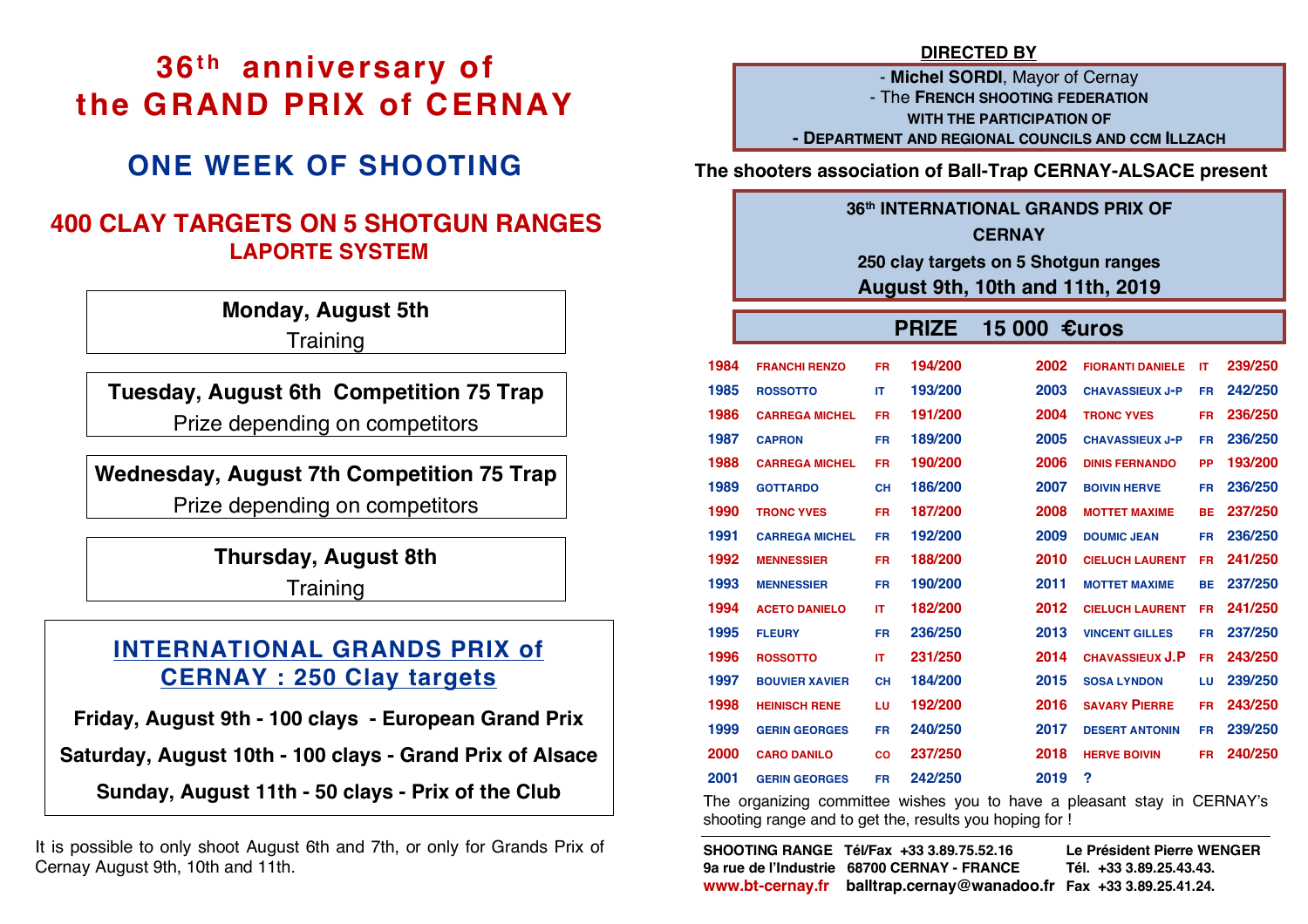#### **EVENTS**

International Open Trap competition

- 250 clay targets on 5 shotgun ranges with **24 grams cartridges**
- Scratch ranking and by classes

- 200 clay targets ranking for team with 3 shooters by nation, french association or french ligue (if only 2 shooters, it is possible to complete with any other shooter).

**SCHEDULE**<br>Monday, August 5th **Tuesday, August 6<sup>th</sup>** Competition 75 FO **Wednesday, August 7th** Competition 75 FO **Thursday, August 8th** Training from 9:30 am to 6:30 pm

Training from 9:30 am to 6:30 pm

**COMPETITION Start depending on the crowd (9:00 or 9:30).**

**Sunday, August 11<sup>th</sup> PRIX OF THE CLUB** - 50 clays

**Friday, August 9th EUROPEAN GRAND PRIX** - 100 clays

**Saturday, August 10th GRAND PRIX OF ALSACE** - 100 clays

**Scratch ranking on 250 clays**

**Award ceremony at the end of competition (approximatly 17:00)**

**NOMINATION** Competition is limited to à 180 shooters **(first 180 registered will be considered)**.

#### **REGISTRATION**

On Website : www.bt-cernay.fr with CB or Paypal payment. By Post : registrations must be send, with the entry form enclosed, to: Ball Trap Cernay, 2 rue des Prés 68720 SPECHBACH-LE-BAS

**Only registrations with entry forms and payments will be considered.**

#### **ENTRY FEES**

| - Seniors – Veterans | 180.00 € | - Team (3) | 75,00 €    |
|----------------------|----------|------------|------------|
| - Ladies – Junior    | 120,00 € | - Training | $6.00 \in$ |

#### **RULES**

Competition will be subject to ISSF and FFTir rules. A technical committee and a Jury will be provide before the beginning of competition. Any claims must be in writing and paid (100  $\epsilon$ ). This amount will be returned only if the claim is declared justified by Jury. The organizing committee would have the right to modify modalities of the competition according to the imperatives. Ranking in A - B - C classes will be make according to results during the first 6-7 rounds, (random draw), after deleting one round by drawing lots, in 125 or 150 clay targets. Veterans (+ 60 years old) who would want to compete for A-B-C classes must indicate it on the registration (entry form), otherwise they will be registered as Veteran. Shooters who have been classified in the first six places during last 3 Grands Prix of Cernay will automatically registered in A class.Individual results will be according to 250 clay targets and final. Team results will just be according the first 200 clay targets. **Prizes have been established according to a presence of 180 shooters. In case of lower rate of participation, they would be reduce by simple proportional rule.** 

#### **ACCOMODATION :**

List of Hotels on website : **www.bt-cernay.fr**

## **PRIZES - SCRATCH RANK – GRAND PRIX OF CERNAY**

**RANK on 250 clay targets + Final**

| 1 <sup>st</sup> 1 000 € | 6 <sup>th</sup><br>300 €       | 11 <sup>th</sup> 110€  | 60 €<br>16th             |
|-------------------------|--------------------------------|------------------------|--------------------------|
| $2^{nd}$ 750 €          | 7 <sup>th</sup> 250 €          | 12 <sup>th</sup> 100 € | 60 €<br>17 <sup>th</sup> |
| 3 <sup>rd</sup>         | 8 <sup>th</sup> 200 $\epsilon$ | 90 €                   | 50€                      |
| 600 €                   |                                | 13 <sup>th</sup>       | 18 <sup>th</sup>         |
| 500 €                   | 9 <sup>th</sup> 150 $\epsilon$ | 14th                   | 50€                      |
| 4 <sup>th</sup>         |                                | 80 €                   | 19 <sup>th</sup>         |
| 5th                     | 10 <sup>th</sup> 120 €         | 70 €                   | 50€                      |
| 400 €                   |                                | 15 <sup>th</sup>       | 20 <sup>th</sup>         |

#### **PRIZES - EUROPEAN GRAND - Friday, August 9th - 100 clay targets**

| A Class     | <b>B</b> Class | . .<br>--<br>C Class | -<br>Veterans $> 60$ y.o. |
|-------------|----------------|----------------------|---------------------------|
| 150 €<br>1. | 150 €          | 150 €<br>1.          | 150 €                     |
| 2.          | 130 €          | 130 €                | 130 €                     |
| 130 €       | 2.             | 2.                   | 2.                        |
| 110€        | 110 €          | 110 €                | 110 €                     |
| 3.          | 3.             | 3.                   | 3.                        |
| 100 €       | 100 €          | 100 €                | 100 €                     |
| 4.          | 4.             | 4.                   | 4.                        |
| 5.          | 5.             | 5.                   | 5.                        |
| 90€         | 90€            | 90€                  | 90€                       |
| 6.          | 6.             | 6.                   | 6.                        |
| 80€         | 80€            | 80€                  | 80€                       |
| 7.          | 70€            | 70€                  | 7.                        |
| 70€         | 7.             | 7.                   | 70€                       |
| 60€         | 60€            | 60€                  | 60€                       |
| 8.          | 8.             | 8.                   | 8.                        |
| 9.          | 9.             | 50€                  | 9.                        |
| 50 €        | 50€            | 9.                   | 50€                       |
| 40 €        | 40 €           | 40 €                 | 40 €                      |
| 10.         | 10.            | 10.                  | 10.                       |

#### **PRIZES - GRAND PRIX OF ALSACE - Saturday, August 10th - 100 clay targets**

|         | .<br>.         | <i>r</i> atarany, ragaot romi |                      |
|---------|----------------|-------------------------------|----------------------|
| A Class | <b>B</b> Class | C Class                       | Veterans $> 60$ y.o. |
| 150 €   | 150 €          | 150 €                         | 150 €                |
| 1.      | 1.             | 1.                            |                      |
| 130 €   | 130 €          | 130 €                         | 130 €                |
| 2.      | 2.             | 2.                            | 2.                   |
| 110 €   | З.             | 3.                            | 110€                 |
| З.      | 110 €          | 110 €                         | 3.                   |
| 100 €   | 100 €          | 100 €                         | 100 €                |
| 4.      | 4.             | 4.                            | 4.                   |
| 90 €    | 5.             | 5.                            | 90€                  |
| 5.      | 90€            | 90€                           | 5.                   |
| 80€     | 6.             | 6.                            | 6.                   |
| 6.      | 80€            | 80€                           | 80€                  |
| 70€     | 70€            | 70€                           | 70€                  |
| 7.      | 7.             | 7.                            | 7.                   |
| 60€     | 60€            | 60€                           | 60€                  |
| 8.      | 8.             | 8.                            | 8.                   |
| 9.      | 50 €           | 9.                            | 50€                  |
| 50 €    | 9.             | 50 €                          | 9.                   |
| 40 €    | 40 €           | 40 €                          | 40 €                 |
| 10.     | 10.            | 10.                           | 10.                  |

#### **PRIX OF THE CLUB - Sunday, August 11th - 50 clay targets**

|             | . .            |         |                      |
|-------------|----------------|---------|----------------------|
| A Class     | <b>B</b> Class | C Class | Veterans $> 60$ y.o. |
| 100 €<br>1. | 100 €          | 100 €   | 100 €                |
| 90€         | 2.             | 90€     | 90€                  |
| 2.          | 90€            | 2.      | $\mathbf{2}$         |
| 3.          | 3.             | 3.      | 80€                  |
| 80€         | 80€            | 80€     | 3.                   |
| 70€         | 70€            | 70€     | 70€                  |
| 4.          | 4.             | 4.      | 4.                   |
| 60€         | 5.             | 5.      | 60€                  |
| 5.          | 60€            | 60€     | 5.                   |
| 6.          | 6.             | 6.      | 50€                  |
| 50 €        | 50€            | 50€     | 6.                   |
| 40 €        | 7.             | 7.      | 40 €                 |
| 7.          | 40 €           | 40 €    | 7.                   |
| 8.          | 8.             | 8.      | 8.                   |
| 40 €        | 40 €           | 40 €    | 40 €                 |
| 9.          | 9.             | 30 €    | 30 €                 |
| 30 €        | 30 €           | 9.      | 9.                   |
| 30 €        | 30 €           | 10.     | 30 €                 |
| 10.         | 10.            | 30 €    | 10.                  |

#### **All prizes can be combinable**

#### **LADIES and JUNIORS**

Same prizes will be given to these categories, only if 5 shooters (minimum) are registered. Otherwise, they will compete on A, B, or C Classes according to their results.

**TEAM** : All the team registration fees will be given to the three first teams